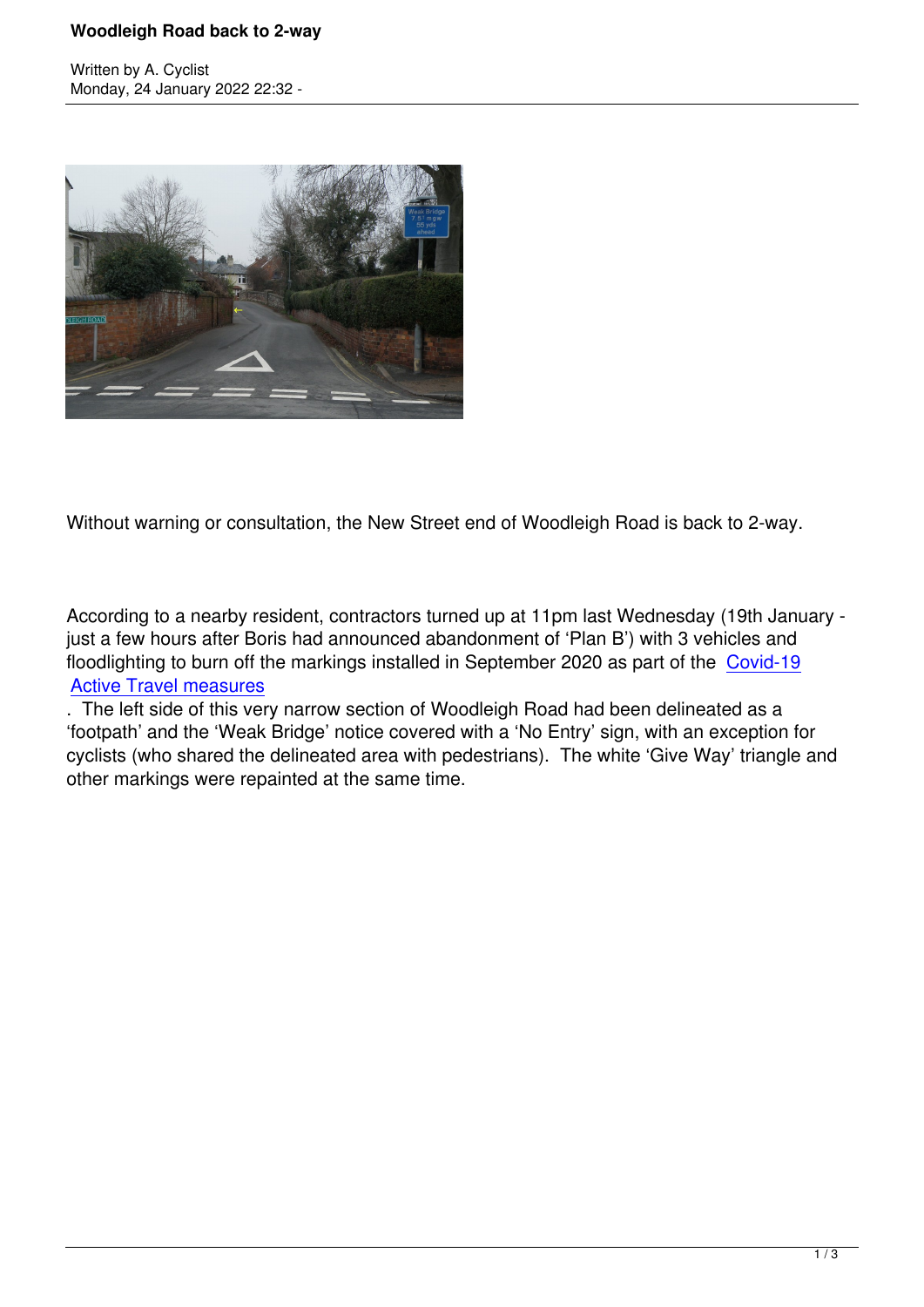Written by A. Cyclisters and the A. Cyclisters and the A. Cyclisters and the A. Cyclisters and the A. Cyclisters and the A. Cyclisters and the A. Cyclisters and the A. Cyclisters and the A. Cyclisters and the A. Cyclisters Monday, 24 January 2022 22:32 -